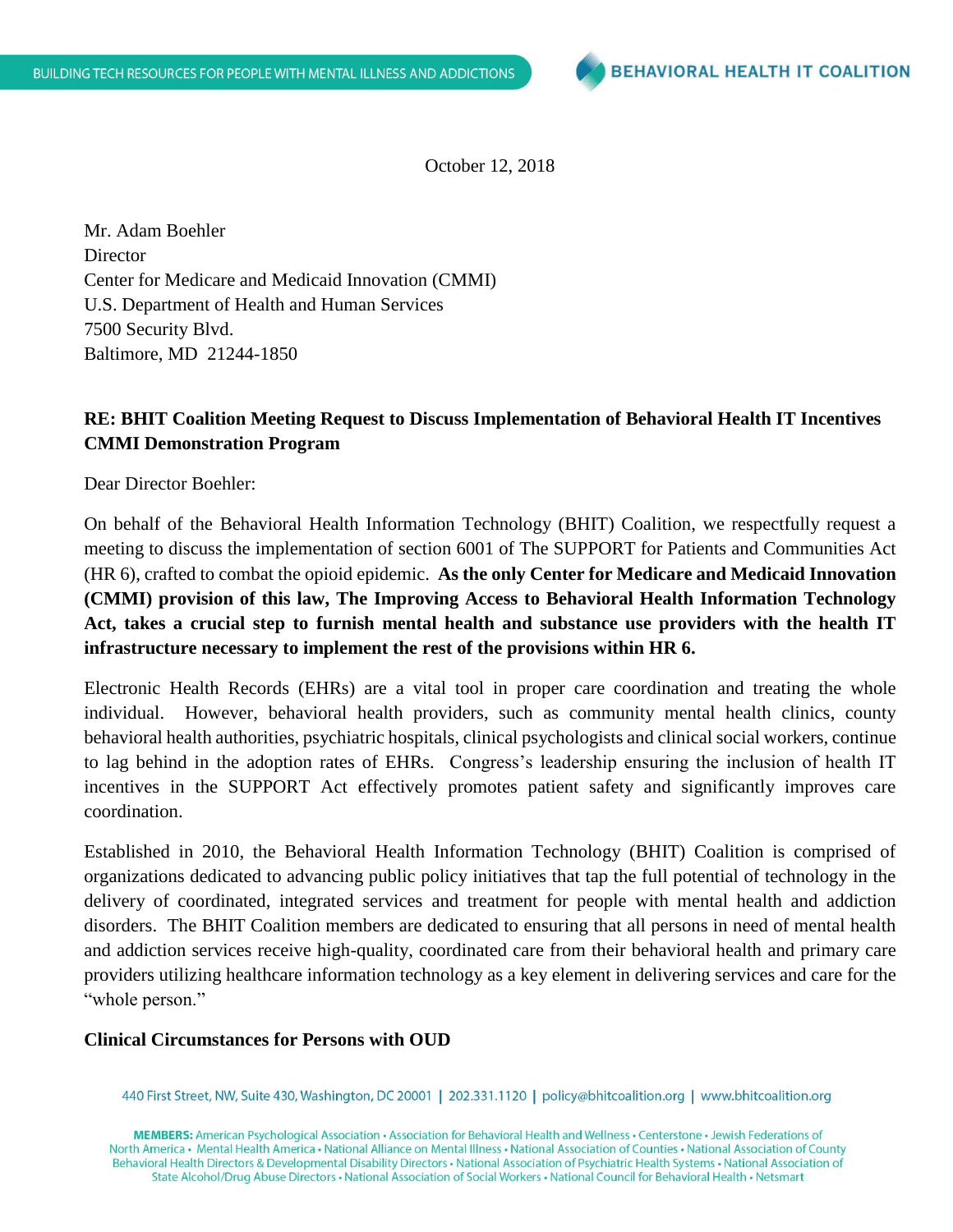With respect to the clinical circumstances for people with OUD, researchers have shown that people with substance use disorders die as much as 20 years younger than others of the same age from cancer, cardiovascular disorders, HIV/AIDs and STDs, injuries, and many other illnesses.<sup>1</sup> Each year, more than 100,000 people in the United States die of alcohol or drug related causes, making it the fourth leading cause of preventable death, according to the Centers for Disease Control and Prevention (CDC).<sup>2</sup> Depression, bipolar disorder, post-traumatic stress, nicotine dependence, and sleep disorders commonly co-occur with alcohol and drug use.<sup>3</sup> Medically ill inpatients who also have alcohol or drug disorders are at a greater increased risk of rapid re-hospitalization after discharge and greater health care use and costs.<sup>4</sup> Untreated, alcohol or drug use during pregnancy dramatically increases risk of poor birth outcomes, neonatal intensive care use and greater infant and maternal health care use.

## **Importance of Behavioral Health Information Technology: MAT**

l

In our view, health IT promotes both patient safety and the application of e-prescribing to oral addiction treatment medications, resulting in significantly improved care coordination. **The BHIT Coalition recognizes that mental health and addiction treatment providers would struggle to participate in MAT expansion without access to EHRs. We know that you agree that our nation cannot hope to address the opioid crisis successfully without providing health information technology within behavioral health settings, supporting your vision to expand MAT.**

HIT can also enhance the quality of MAT through e-prescribing. Both methadone and buprenorphine are controlled substances subject to diversion; e-prescribing would hinder diversion attempts. Since we are at the beginning of the MAT revolution in substance use treatment services, an e-prescribing requirement would yield critically important data by electronically tracking prescribers, dosages, dispensing facilities, the specific patients receiving MAT and information regarding clinical outcomes – ushering in a new era of accountability.

<sup>&</sup>lt;sup>1</sup> Neumark YD, Van Etten M, & Anthony JC (2000). "Alcohol dependence" and death: survival analysis of the Baltimore ECA sample from 1981 to 1995. Substance use & misuse, 35(4), 533-549.

<sup>&</sup>lt;sup>2</sup> 2013 Mortality Multiple Cause Micro-data Files. Detailed Tables for the National Vital Statistics Report "Deaths: Final Data for 2013." [http://www.cdc.gov/nchs/data/nvsr/nvsr64/nvsr64\\_02.pdf;](http://www.cdc.gov/nchs/data/nvsr/nvsr64/nvsr64_02.pdf) Centers for Disease Control and Prevention. Alcohol-Related Disease Impact. Atlanta, GA: CDC. Stahre M, Roeber J, Kanny D, Brewer RD, Zhang X. Contribution of excessive alcohol consumption to deaths and years of potential life lost in the United States. Prev Chronic Dis 2014;11:130293. Mokdad AH, Marks JS, Stroup DF, Gerberding JL. Actual causes of death in the United States, 2000. JAMA 2004;291(10):1238–45.

<sup>3</sup> Whiteford HA, Degenhardt L, Rehm J, Baxter A, Ferrari A, Erskine HE, & Vos T. (2013). Global burden of disease attributable to mental and substance use disorders: findings from the Global Burden of Disease Study 2010. Lancet, 382(9904), 1575-1586. Lim SS, VosT, Flaxman AD, Danaei G, Shibuya K, Adair-Rohani H & Davis A. (2013). A comparative risk assessment of burden of disease and injury attributable to 67 risk factors and risk factor clusters in 21 regions, 1990–2010: a systematic analysis for the Global Burden of Disease Study 2010. Lancet, 380(9859), 2224-2260.

<sup>4</sup> Boyd C, Leff B, Weiss C, Wolff J, Hamblin A, & Martin L (2010). Faces of Medicaid: Clarifying multi-morbidity patterns to improve targeting and delivery of clinical services for Medicaid populations. Center for Health Care Strategies. Walley A, Paasche-Orlow M, Lee EC, Forsythe S, Chetty VK, Mitchell S, & Jack BW. (2012). Acute care hospital utilization among medical inpatients discharged with a substance use disorder diagnosis. J Addict Med, 6(1), 50-56. Bradley KA, Rubinsky AD, Sun H, Bryson CL, Bishop MJ, Blough DK & Kivlahan DR. (2011). Alcohol screening and risk of postoperative complications in male VA patients undergoing major non-cardiac surgery. J Gen Intern Med, 26(2), 162-169.